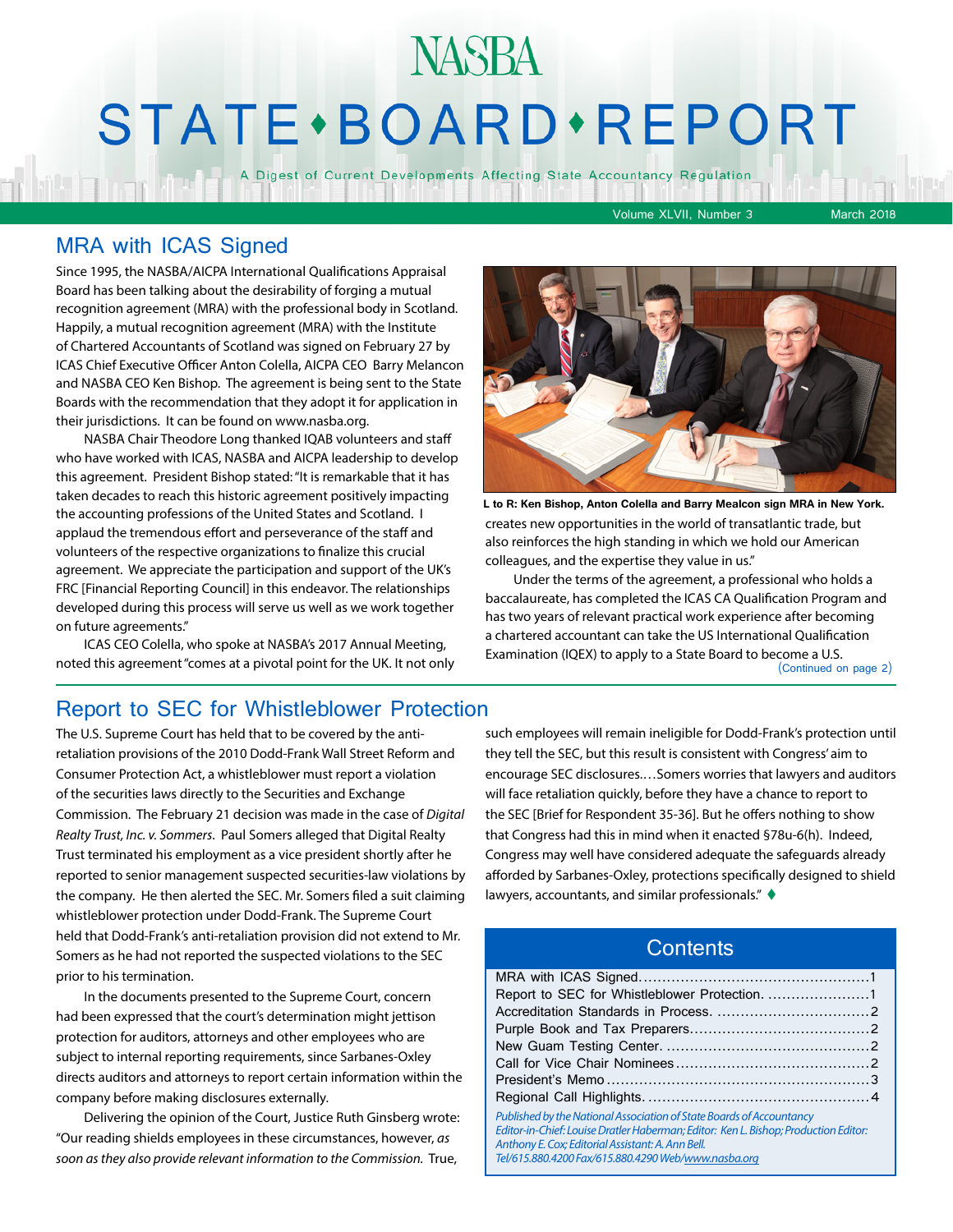#### <span id="page-1-0"></span>Accreditation Standards in Process

The AACSB has established an Accounting Accreditation Policy Committee and is making good progress in establishing "Eligibility Procedures and Accreditation Standards for Accounting Accreditation," reports NASBA Education Committee Chair Ray Johnson (OR). NASBA representatives have been involved in the development of these standards and in making a final review of the revised standards. It is anticipated that the new standards will be voted on in April by the AACSB and will be reported on at the NASBA Regional Meetings in June.

Providing the Boards of Accountancy with a direct link to accreditors is another project the Education Committee is focused on, Dr. Johnson stated. A link is being created on the Executive Directors'

#### Purple Book and Tax Preparers

The IRS National Taxpayer Advocate released earlier this year a new publication, *The Purple Book*, which among its 50 legislative recommendations includes a call for authorizing the IRS to establish minimum competency standards for federal tax return preparers. Noting that the AICPA has opposed a bill that would provide the IRS with the statutory authorization to establish and enforce minimum standards, the publication states that it does not agree that "marketplace confusion" would result when taxpayers would "not be able to distinguish between a preparer who passes a simple competency test and a CPA."

portal of the NASBA website via which Boards will be able to raise issues with accreditors about potential academic integrity issues at accredited institutions. Plans call for the project to be discussed at the Executive Directors Conference in March and to be launched in April.

Dr. Johnson also anticipates presenting the Regional Meetings with an update on how work is being done with the American Council on Education and the American Association of Collegiate Registrars and Admissions Officers to achieve greater transparency in transcripts, particularly with respect to credit granted for life experience (often referred to as "credit for prior learning") and credit granted based on an assessment of competencies.  $\blacklozenge$ 

More recently, Iowa House File 2424 was introduced related to Iowa tax return preparers. It would require that on or after January 1, 2019 uncredentialed tax return preparers would have to register their federally-issued preparer tax identification number (PTIN) with the Iowa Accountancy Examining Board and complete a minimum of 15 hours of continuing education per calendar year, including two hours on the topic of professional ethics, and then submit an annual report to the Board relating to that continuing education. The Iowa Board of Accountancy does not favor the bill. NASBA Legislative Director John Johnson has been working closely with Board staff.  $\blacklozenge$ 

#### MRA with ICAS Signed

(Continued from page 1)

CPA. For the U.S. CPA, the agreement also calls for two years of post-qualification practical work experience to earn the Chartered Accountant designation, but that may be earned in the United States, unlike what some other designations require. Then to have the ability to sign an audit report for the equivalent of a public company in the United Kingdom, the individual will need to become a "responsible individual," which requires working for a period in the UK.

"We recognize there are still gaps to be filled before this agreement is renewed in five years," NASBA/AICPA International Qualifications Appraisal Board Chair Sharon Jensen (MN) said. "Policy changes are anticipated in the United Kingdom that should help us bridge these gaps." The MRA states:

"Under the UK Companies Act 2006, ICAS has the status of Recognised Supervisory Body (RSB), allowing ICAS to award Responsible Individual (RI) status to holders of the CA designation who also hold the UK Audit Qualification and a current PC.

"Within the term of this agreement:

"1- ICAS undertakes to seek a determination from the FRC to grant ICAS a dispensation to recognize practical audit experience obtained in the US towards the above noted practical audit experience requirements for the UK Audit Qualification.

"2- ICAS will work with the FRC to facilitate the recognition of US CPAs under the UK Companies Act during the negotiations on the UK's departure from the European Union.

"3- ICAS will report an annual update to the IQAB on progress in these matters."

This is the first new MRA to be established via IQAB in several years. Others are currently being studied.  $\blacklozenge$ 

#### New Guam Testing Center



**The relocated Guam Testing Center will "go live" for testing on March 23.** 

#### Call for Vice Chair Nominees

NASBA Nominating Committee Chair Telford A. Lodden (IA) is asking all those interested in serving as NASBA Vice Chair 2018-19 to please submit their resume by April 18, 2018. Any qualified member can directly submit his or her interest letter to Mr. Lodden at NASBA, 150 Fourth Avenue North – Suite 700, Nashville, TN 37219-2417 or e-mail aholt@nasba.org or fax (615)880-4291. To be eligible to serve as Vice Chair, an individual must have served as a Director-at-Large or Regional Director for a minimum of two years, but need not be a current member of the Board of Directors at the time of his or her election. Please direct any questions about the nominating process to Assistant to the President Anita Holt (615)880-4202. ♦

ent kött im vinnist kött för att kött in vinnist kött av in vinnist kött i sem i kött af kött innis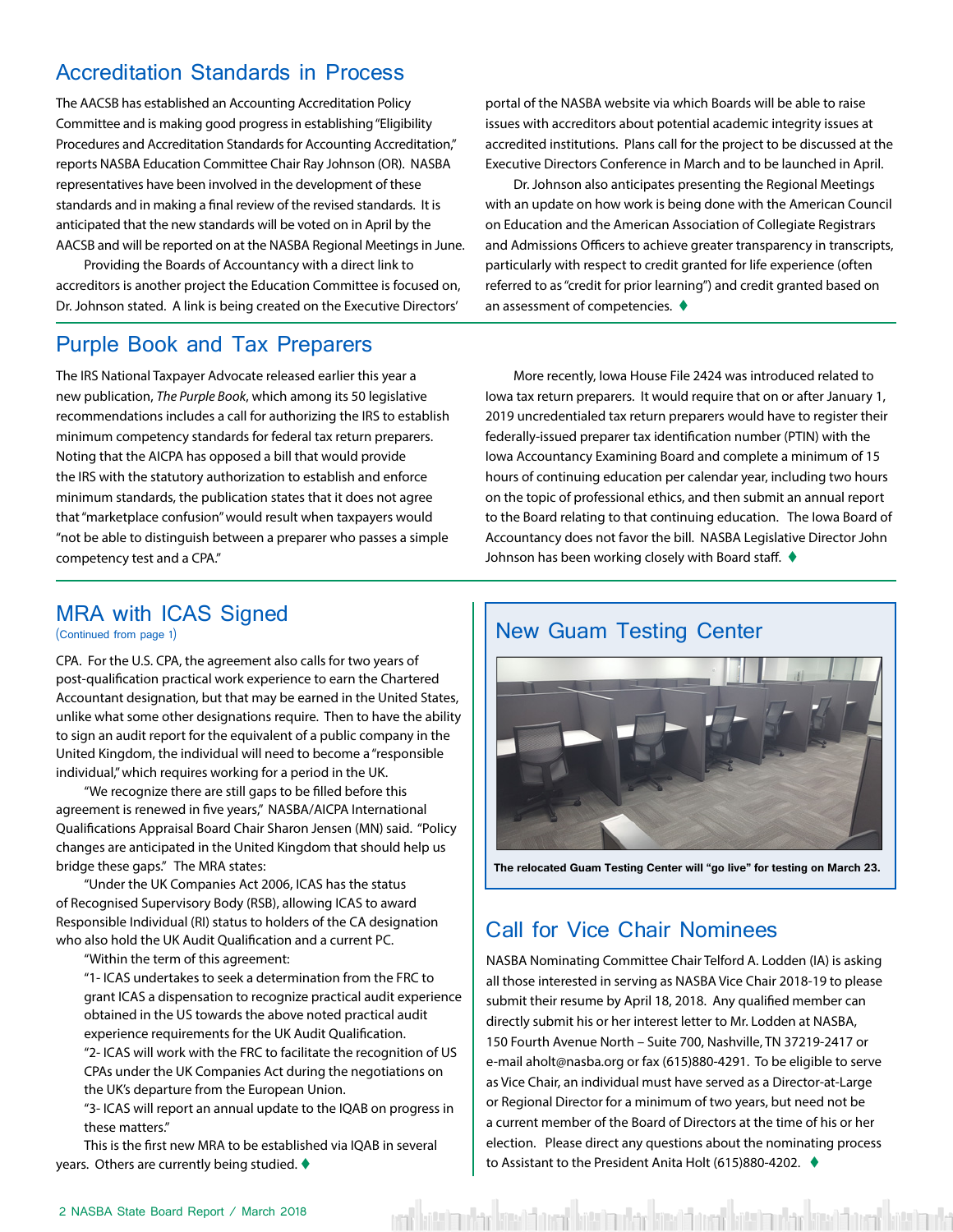# PRESIDENT'S MEMO

### **A Big Thanks**

I am writing this month's *President's Memo* as we are finalizing plans for NASBA's upcoming 36th Annual Conference for Executive Directors and Board Staff and the 23rd Annual Conference for Board of Accountancy Legal Counsel. Just last evening I received a call from an Executive Director to iron out a wrinkle in the agenda of the upcoming conference. Yesterday I also received an e-mail from a NASBA staff director relaying some suggestions from a conversation with Randy Ross, Chair of our Executive Directors Committee. Neither of these conversations were an anomaly nor unusual. Weekly, if not daily, communication is being shared among NASBA staff and the Boards of Accountancy's Executive Directors, Staff, or Legal Counsel across the country. Often those conversations result directly from NASBA reaching out to the folks who are truly the "boots on the ground," who do the heavy lifting in the day-to-day aspects of the protection of the public.

NASBA, like most Boards of Accountancy, is governed by volunteers who are typically gubernatorial appointments entrusted to make policy recommendations and decisions in the public interest based on their knowledge of the CPA profession and their understanding of the current business and regulatory environment. Those decisions are managed and implemented by professional staff. Because of the statutory term limits of Accountancy Board members, the Boards'



**Ken L. Bishop President & CEO**

Executives and Staff provide the continuity and support the consistent application of statutes, rules and policies. Similarly, Boards' Legal Counsel provide the interpretive guidance and direction to ensure the Boards' actions, including disciplinary cases, are correctly and fairly conducted.

 In order to accomplish NASBA's primary mission to "Enhance the effectiveness and advance the common interests of the Boards of Accountancy," the relationships and interactions with Board Staff and Legal Counsel are vital. NASBA's Executive Director and Staff Conference, and Board Legal Counsel Conference are critical components of our success, and they provide Staff and Counsel the opportunity to develop helpful relationships with their peers, to interact and exchange information and ideas, and to reach consensus on effective responses to major issues. These conferences present not only practical tips and techniques, but also the chance to hear from leaders in the profession, federal regulators, educators and others as to their latest activities including CPA Examination changes, progress in international mutual recognition agreement negotiations, and developments in education and peer review.



Board of Accountancy Members are well-aware of the important role of Board Staff and Legal Counsel. However, Board Members may be less aware of the Staff's continuous interaction with NASBA and the resultant impact on so much of what we do. The Chair of the Executive Directors Committee serves as a liaison to the NASBA Board of Directors, which includes participation in the AICPA/NASBA Summits. He provides a conduit of information, conveying grassroots' perspectives and guidance to leadership and bringing the Boards' Staff insight into the leaders' deliberative processes.

Executive Directors serving on various NASBA committees and task forces bring invaluable expertise and insight into how we implement new ideas. They regularly assist us in bringing the Regional Directors' Focus Questions to the Boards for discussion, which helps guide the development of NASBA's programs and policies. When called upon by fellow Executive Directors, they respond to

Quick Polls to share current practices. The Accountancy Licensee Database, which buttresses CPA mobility, is supported by the efforts of the Executive Directors and Staff. The candidate database could not be created without their cooperation. Board newsletters would not appear without the Executive Directors' commitment to reach out to the Boards' stakeholders. Frequently it is the Executive Directors who encourage new Accountancy Board Members to become active participants in NASBA by attending our orientation sessions and Regional Meetings, and the Executive Directors set in motion the scholarships that support their attendance. These are just a few of the NASBA-related roles the Executive Directors play in ordinary times, not to mention all the help they offer when the operations of a Board are threatened and special assistance is called for.

No one would ever suggest that our hard-working Executive Directors, Board Staff or Legal Counsel are taken for granted, but occasionally we all need to pause and reflect on their significant contributions to the effective regulation of the accounting profession. One way of doing that is to join me in giving a big "Thank You" to Executive Directors, Board Staff and Legal Counsel: We appreciate all you do.

*Semper ad meliora (Always toward better things).*

Jen L. Bohop

*— Ken L. Bishop President & CEO*

churtsted from Frient actualisted from Frient actualisted from Frient actualisted